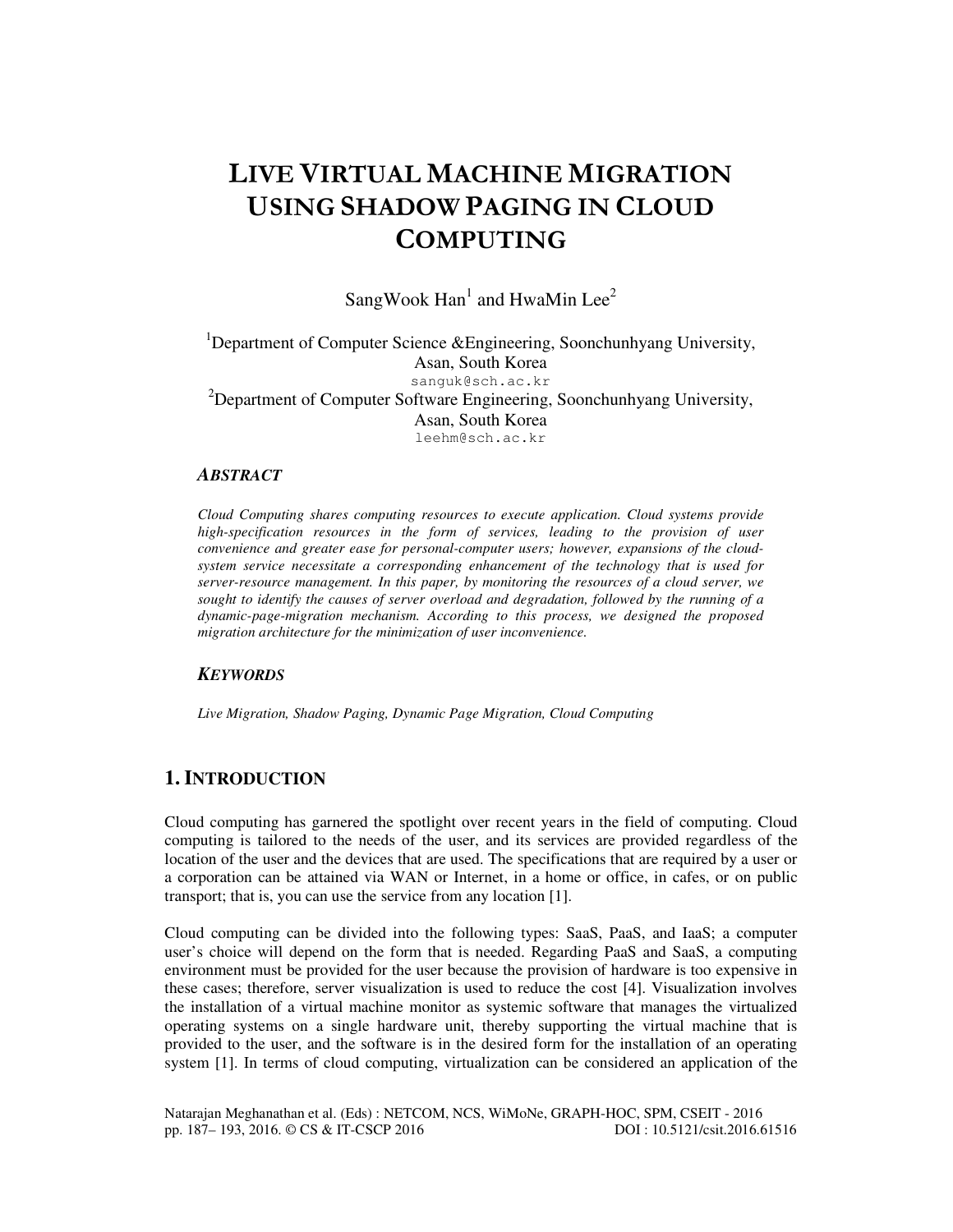operating system. From the perspective of administrators, virtualization means that it is possible to deliver a service through the provision of an infrastructure and platform.

Although cloud computing is advantageous, however, two significant problems have emerged in relation to the use of virtual operating systems. First, hardware utilization is rapidly increased due to the frequent occurrence of page faults, leading to thrashing; and second, when a hardware failure occurs in the virtual machine, all of the corresponding services are interrupted. Resource management has become increasingly important because of these problems, and hardware-related research studies are in progress to develop measures that minimize user inconvenience without interrupting services. The purpose of this paper is the improvement of the efficiency of existing migration methods.

This paper is organized as follows: chapter 2 looks at the existing content regarding migration; chapter 3 proposes a mechanism for an efficient migration process through the use of monitoring and the dynamic-paging-migration technique; and in chapter 4, the conclusion provides a direction for future research initiatives.

# **2. RELATED WORKS**

# **2.1. Monitoring**

The shapes and sizes of the clouds of cloud computing are widely variable. Because cloud users are difficult to manage personally, automation is required, and this necessitates an interaction with the surroundings. Monitoring can be seen as one of the best techniques for the configuration of a cloud system; by utilizing a monitoring system, it is possible for a user to perform the following actions, among others:

- Auto VM provisioning
- Auto scaling
- Auto service provisioning
- High availability
- Deploy management

### **2.2. Hypervisor**

A hypervisor is the tool base for virtualization. Regarding commercial clouds, there is a variety of hypervisors that is divided into full virtualization and para-virtualization, depending on the virtualization method [2].



(a) Full virtualization (b) Para virtualization



Figure 1. Types of Virtualization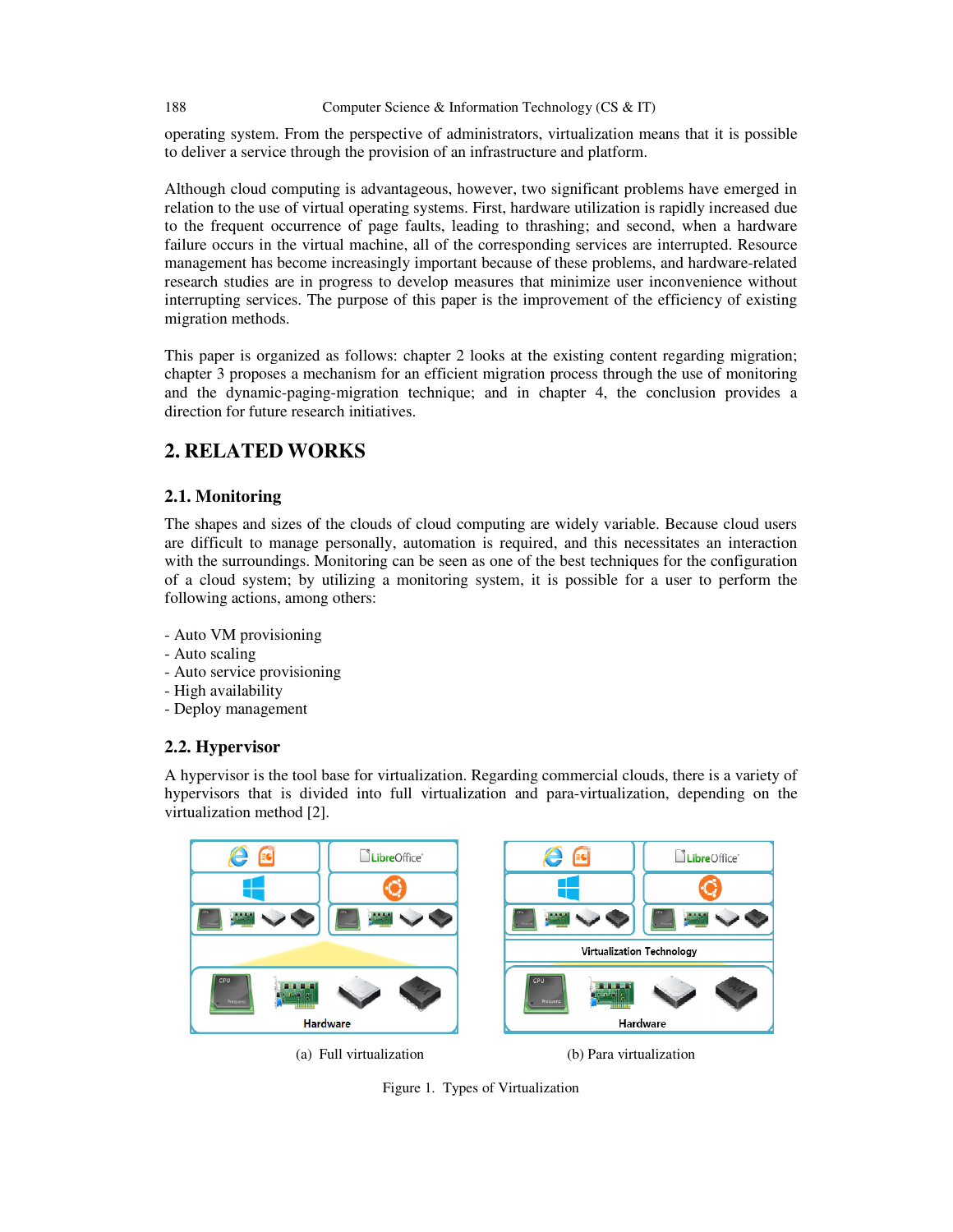Full virtualization requires the virtualization of all of the hardware of a system, while the guest operating system remains unchanged, and the advantage is that it can be applied for a variety of operating systems.

As the name suggests, para-virtualization is applicable for a system wherein the hardware has not been fully virtualized; therefore, a guest operating system does not control the hardware.

#### **2.3. Shadow Paging**

Shadow Paging (Dynamic page migration) is a transition technique whereby a page is transmitted through the use of the physical memory space of a shadow page [1]. For the performance of a migration (the service runs on a virtual server), the information of the changed pages needs to be saved in the shadow page before the transferal to a newly allocated space can occur; therefore, this technique makes it possible to prevent service failure. Shadow paging involves the creation and saving of a physical memory space for the storage of the information of a page that has been changed by a user, and the newly created space is referred to as the "shadow page." Dynamic page migration comprises a mobile data system, whereby small amounts of memory space are progressively allocated to the target machine; by using the shadow page, mere seconds of service downtime occur, meaning that the user does not experience any inconvenience. The corresponding details are provided in chapter 3.2.

#### **2.4. Orchestration**

Orchestration is the management of resources whereby arrangement and alignment are automated. In terms of cloud-computing services, the following actions should be functional, among others: the issuance of an authentication key, the creation of a network check, and the creation of security rules. Orchestration cannot, however, be directly engaged each time an administrator creates an instance. A template-based engine can be used for the easy automation of this process that enables the deployment of infrastructure [2].

# **3. VM LIVE MIGRATION TECHNIQUE**

#### **3.1. Monitoring-system configuration**

The previous monitoring system (Openstack ceilometer) offers the resources that need to be deployed in a cloud and enables a user to monitor the statuses of the resources for a performance assessment; furthermore, the program offers visibility and insight through the monitoring of the resource state of the dispersed cloud system [2]. The previous monitoring system, however, should change the internal source code according to systemic needs; therefore, we propose a monitoring system in this paper that can address this limitation. As shown in Table 1, the essential element of the monitoring system was selected.

Using the proposed monitoring system, it is possible to obtain a value for dynamic page migration by monitoring the information shown in Table 1. In addition, the system can be used for the determination of the necessary information such as the page that needs to be sent when the information shown in Table 1 is obtained through the migration mechanism.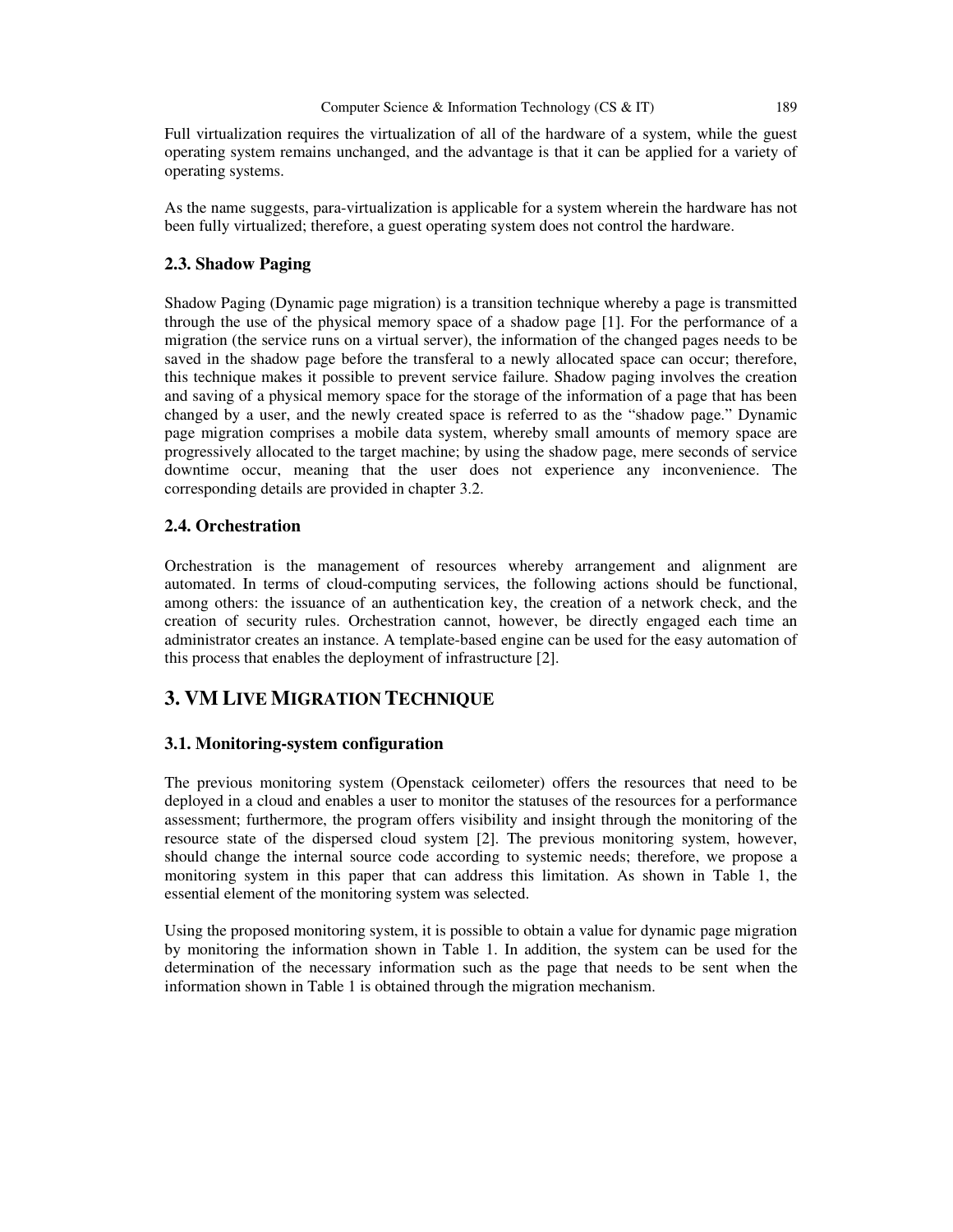190 Computer Science & Information Technology (CS & IT)

Table 1. Information required for monitoring

| Edit page frequently                 |
|--------------------------------------|
| Network transfer rate                |
| Page size                            |
| Total size of virtual-machine memory |

#### **3.2. Shadow-paging migration method**

If a server overload or degradation is detected through monitoring, the migration process is commenced. The corresponding migration-operation process is shown in Figure 3 and Table 2.



Figure 2. Proposed Shadow-paging Technique

A step-by-step description is shown in Table 2, as follows:

| Table 2. Shadow-paging step-by-step instructions |  |  |  |  |  |  |
|--------------------------------------------------|--|--|--|--|--|--|
|--------------------------------------------------|--|--|--|--|--|--|

| 1. Initialization phase:<br>- Target-machine selection<br>- Socket opening                           |
|------------------------------------------------------------------------------------------------------|
| 2. Reservation phase :<br>- Connection of socket<br>- Allocation of a resource to the target machine |
| 3. Iterative pre-copy phase :<br>- Storage of the changed information in the shadow page             |
| 4. Stop-and-copy phase:<br>- Sending of the rest of the page                                         |
| 5. Commitment phase :<br>- Mounting of the file server and I/O device to the target machine          |
| 6. Activation phase:<br>- Service activation                                                         |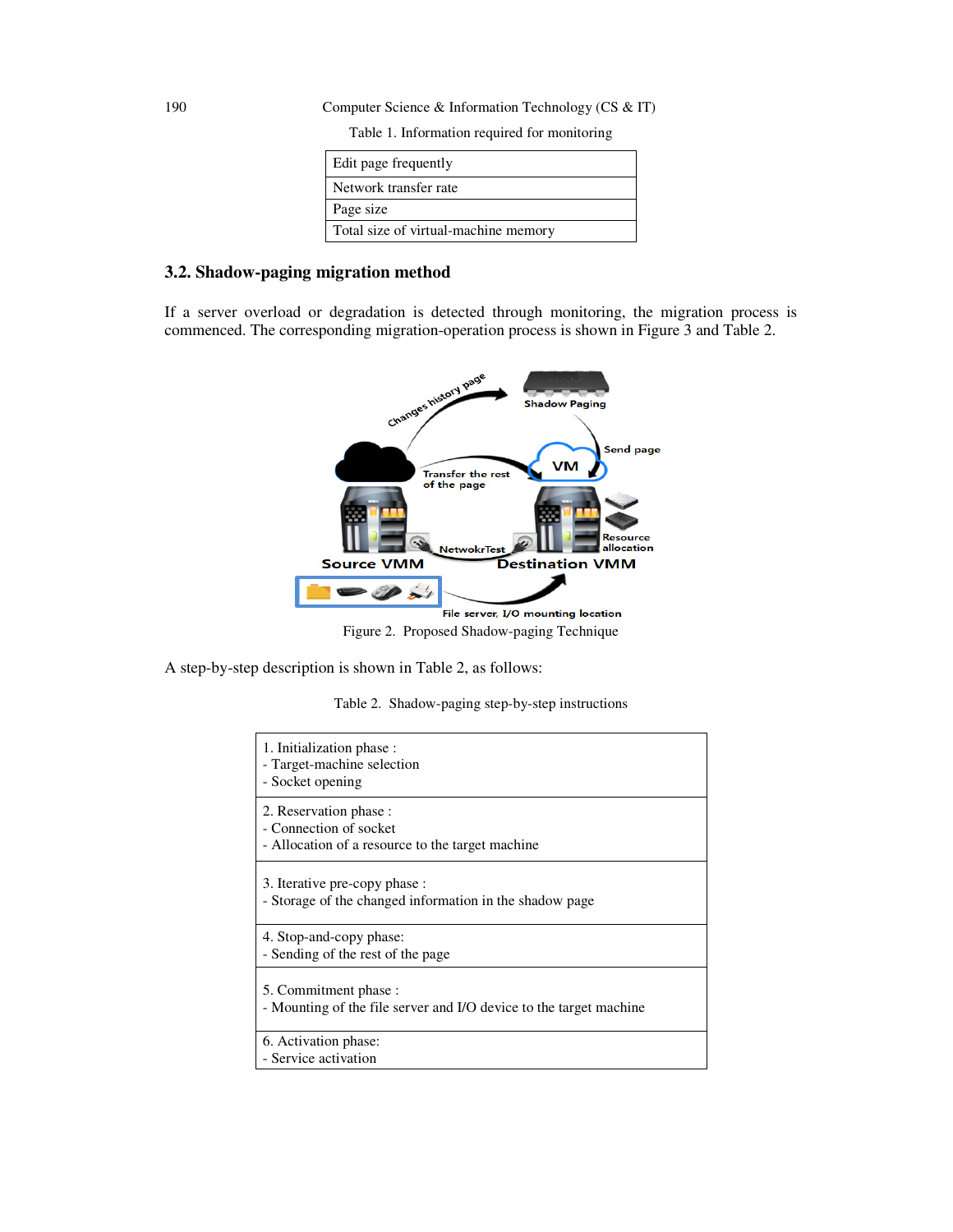#### **3.3. Full configuration for a virtualization migration**

In this paper, the flow of the proposed migration method is shown in Figure 4. If an overload or deterioration occurs in the server then the allocation of resources occurs quickly for the determination of the migration.



Figure 3. Proposed-migration-structure flow

The proposed monitoring system checks the status of the server, the Target-machine Selection Algorithm selects the target machine, and an automated orchestration process allocates the resources. By using the dynamic-page technique, the migration is performed.



Figure 4. Proposed system structure

# **4. CONCLUSION**

The development of cloud computing has led to many changes for both individuals and companies over recent years. Companies that provide cloud computing are therefore obliged to provide the best services to their customers and the companies in receipt of their services; furthermore, in addition to ensuring the effective management of their resources, they need to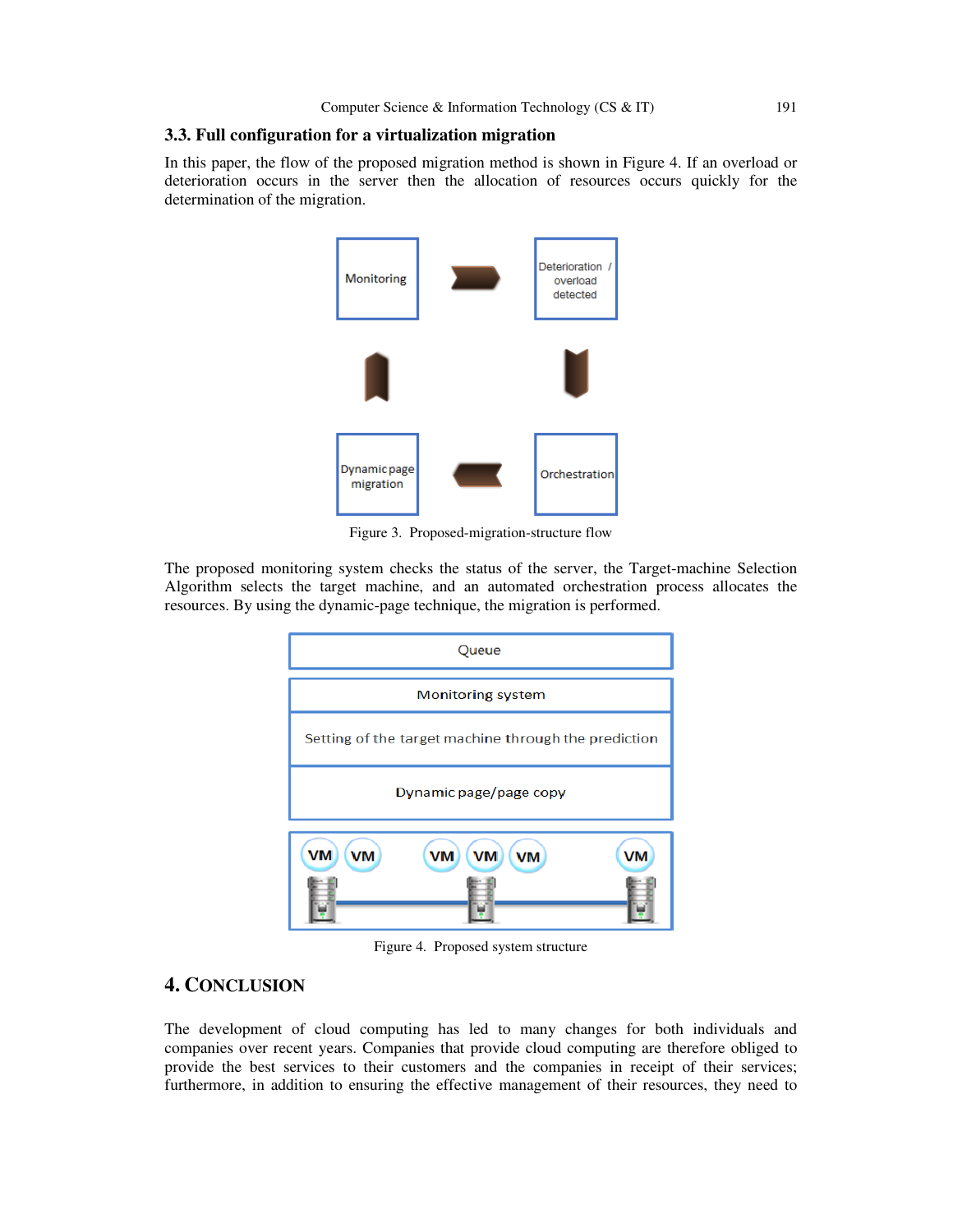#### 192 Computer Science & Information Technology (CS & IT)

actively conduct research regarding migration. The method that is proposed in this research paper monitors resources to identify any deterioration or overloading regarding a server, and it performs migration in real time; provided that a target machine is nominated, this proposed method can be used for a server migration while the services are maintained by shadow paging. Further study is required regarding effective algorithms for shadow-paging migration; accordingly, this paper's objective is the development of a faster and more-precise migration technique for the harmonization of target-algorithm selection and the dynamic-page-migration algorithm.

#### **ACKNOWLEDGEMENTS**

This research was supported by the MSIP(Ministry of Science, ICT and Future Planning), Korea, under the ITRC(Information Technology Research Center) support program(IITP-2016-R0992- 16-1006) supervised by the IITP(Institute for Information & communications Technology Promotion).

#### **REFERENCES**

- [1] Kapil, D., Pilli, E. S., & Joshi, R. C. (2013) Live virtual machine migration techniques: Survey and research challenges, In 2013 IEEE 3rd International Advance Computing Conference, pp. 963-969.
- [2] Son, A. Y., & Huh, E. N. (2016) Migration Method for Seamless Service in Cloud Computing: Survey and Research Challenges, In 2016 30th International Conference on Advanced Information Networking and Applications Workshops (WAINA), pp. 404-409.
- [3] Wood, T., Ramakrishnan, K. K., Shenoy, P., & Van der Merwe, J. (2011) CloudNet: dynamic pooling of cloud resources by live WAN migration of virtual machines, In ACM Sigplan Notices, Vol. 46, No. 7, pp. 121-132.
- [4] Kim, B., (2013) "An Efficient Method for Live Virtual Machine Migration Time Using Prediction of Pre-copy Phase", Master's Thesis, Seogang University, Korea.
- [5] Du, Y., Yu, H., Shi, G., Chen, J., & Zheng, W. (2010) Microwiper: efficient memory propagation in live migration of virtual machines. In 2010 39th International Conference on Parallel Processing, pp. 141-149.
- [6] Ahmad, R. W., Gani, A., Hamid, S. H. A., Shiraz, M., Yousafzai, A., & Xia, F. (2015). A survey on virtual machine migration and server consolidation frameworks for cloud data centers. Journal of Network and Computer Applications, 52, 11-25.
- [7] Zheng, J., Ng, T., Sripanidkulchai, K., & Liu, Z. (2013). Pacer: A progress management system for live virtual machine migration in cloud computing.IEEE transactions on network and service management, 10(4), 369-382.
- [8] Nathan, S., Bellur, U., & Kulkarni, P. (2015, August). Towards a comprehensive performance model of virtual machine live migration. In Proceedings of the Sixth ACM Symposium on Cloud Computing (pp. 288-301). ACM.
- [9] Sun, G., Liao, D., Anand, V., Zhao, D., & Yu, H. (2016). A new technique for efficient live migration of multiple virtual machines. Future Generation Computer Systems, 55, 74-86.
- [10] Jackson, K., Bunch, C., & Sigler, E. (2015). OpenStack cloud computing cookbook. Packt Publishing Ltd.